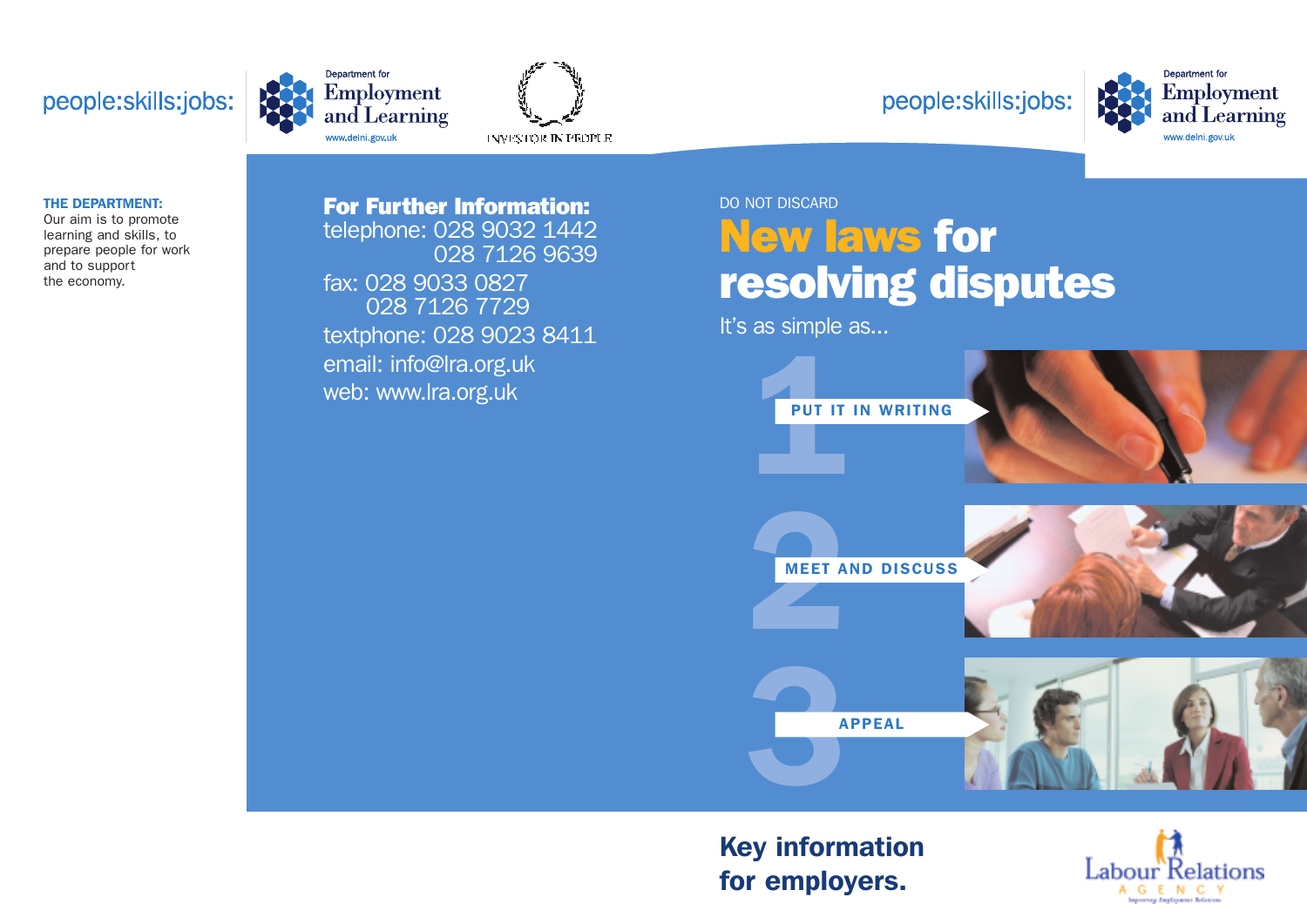Few people would disagree that employment rights disputes between individuals and employers are bad for business. At best, the time and effort spent on them diverts valuable resources from a company's core activities. At worst, they can have serious long-term implications for staff morale and relations with other employees in the firm.

On 3rd April 2005, the Department for Employment and Learning introduced new legislation to ensure that disputes at work are handled fairly and effectively. By ensuring that problems are dealt with soon after they occur, good relationships are maintained between employer and employee, and problems are prevented from becoming more serious.

This guide describes the new dispute resolution procedures and their implications for employers. It gives general guidance only. It has no legal force and cannot cover every point and situation. It describes the position which applies in Northern Ireland.

For more information on the Department, visit **www.delni.gov.uk**.

To learn more about the new laws,

#### visit **www.delni.gov.uk/resolvingdisputes**.

The Department for Employment and Learning produces a series of Employment Rights Booklets offering further advice and information on rights and responsibilities in employment. Visit the online Library facility at **www.delni.gov.uk/er**

For general advice on employment-related issues, contact the Labour Relations Agency (LRA) by telephoning their Head Office on **028 9032 1442** or their Regional Office on **028 7126 9639**. Alternatively, visit the Agency's website at **www.lra.org.uk**

Invest Northern Ireland publishes a No-Nonsense Guide for employers. Visit **www.investni.gov.uk** and download the latest information on the rules and regulations that employers must follow.

The new laws will apply to businesses operating in Northern Ireland. England, Scotland and Wales have had similar laws since October 2004 – visit **www.dti.gov.uk/resolvingdisputes** for further information.

The new laws are designed to encourage employers and employees to discuss problems first, before resorting to tribunals. All employers and employees must follow the minimum 3-step process when dealing with most dismissals, disciplinary actions or grievances<sup>1</sup>.

If they don't, they could face a financial penalty if a dispute ends up before a tribunal.

This leaflet will help you to understand the new laws for resolving disputes and guide you through everything you must do to meet your obligations.

Resolving disputes needn't be difficult – it's as simple as



<sup>1</sup> There are some exemptions: see **www.delni.gov.uk/resolvingdisputes**

Get guidance on the new laws and extra help at **www.delni.gov.uk/resolvingdisputes**

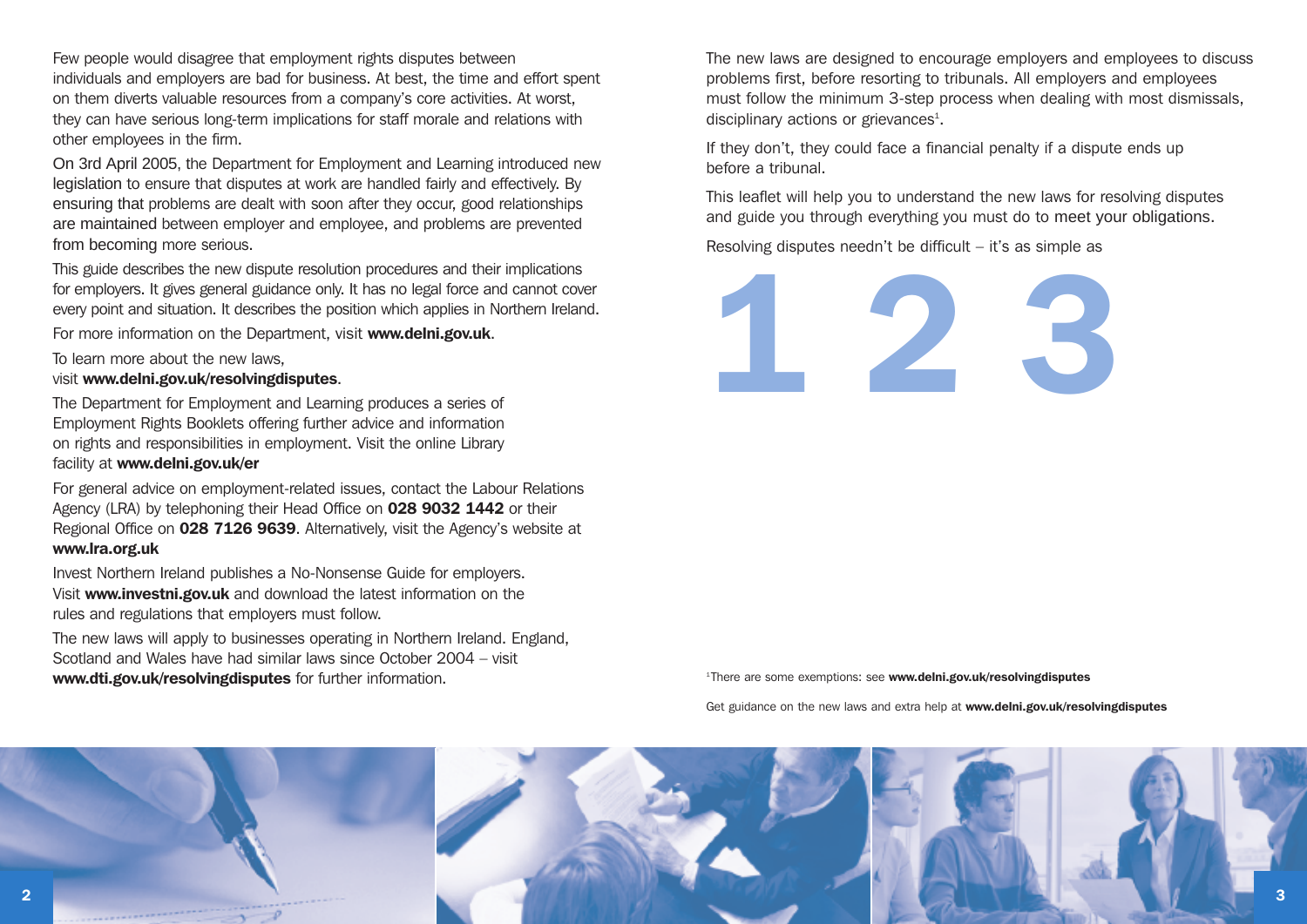On 3rd April 2005, a new 3-step process for resolving disputes in the workplace came into effect, giving you and your staff new rights and responsibilities. Broadly speaking, these are as follows:

## **PUT IT IN WRITING**



**PUT IT IN WRITING**<br>You must put the reasons why you are considering<br>disciplinary action or dismissal in writing, in broad<br>terms, to the employee. Similarly, the employee mu disciplinary action or dismissal in writing, in broad terms, to the employee. Similarly, the employee must put the reasons for a grievance in writing to you.

## **MEET AND DISCUSS**



**22 Hold a face-to-face meeting between you and the employee.**<br>**22 Hold a face-to-face meeting between you and the employee.**<br>You must both be given time to consider the facts of the<br>other's complaint prior to the meeting. You must both be given time to consider the facts of the other's complaint prior to the meeting. After this meeting, you must inform the employee of your decision and their right to appeal.

#### **APPEAL**



**3**If required, have an appeal meeting. This may happen after sanctions have already been imposed. You must inform the employee of the outcome of the appeal.

## **What you need to do**

As an employer, the responsibility lies with you to make sure your business meets the minimum 3-step procedure, and to inform your staff of their new rights and responsibilities.

- **Understand the new laws** read this leaflet. If you need more information, go to **www.delni.gov.uk/resolvingdisputes** or contact the Labour Relations Agency on 028 9032 1442 or 028 7126 9639.
- **Review existing procedures** if you already have dispute procedures in place, do they meet the minimum standard? If not, change them.
- **Put in place new procedures** if you have no existing dispute resolution procedures, install at least the minimum standard.
- **Inform your employees** let your staff know what their new rights and responsibilities are under the new legislation and where they can get full information about them.
- **Update your company literature** e.g. employee handbook.
- **Follow the 3-step process** be strict about following the minimum 3-step process to make it common practice. Remember, you could face a financial penalty if you don't.

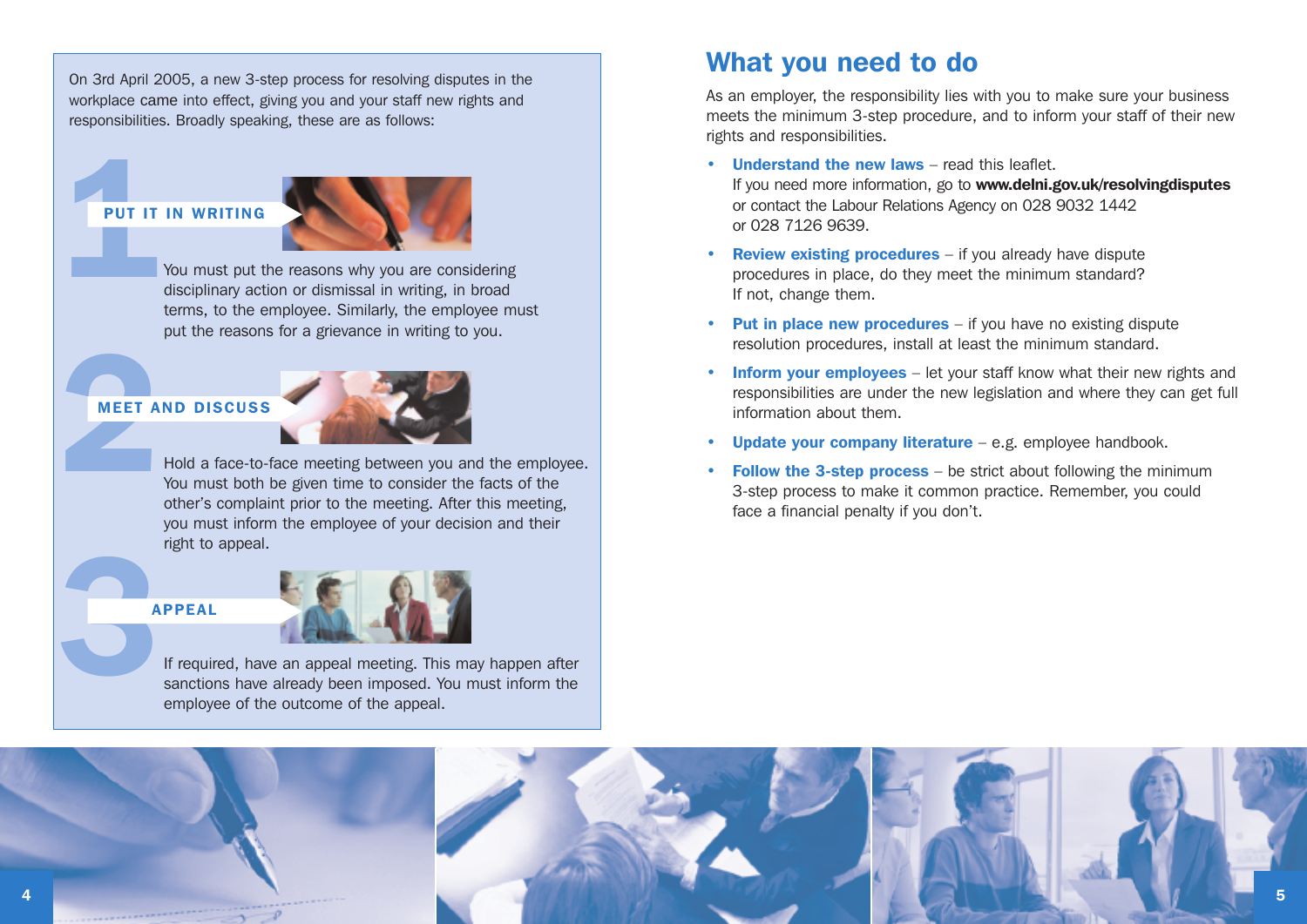- **Act reasonably** following the 3-step process is not in itself enough, you must act reasonably. The Labour Relations Agency (LRA) Code of Practice on Disciplinary and Grievance Procedures provides useful guidance on this point. This Code is being updated to reflect the new legislation and will be available from the LRA website **www.lra.org.uk** or by calling the LRA on 028 9032 1442 or 028 7126 9639. The LRA can also provide advice on any questions you might have.
- **Ask for help** if you are unsure of anything regarding the new laws or need further assistance in implementing them, go to **www.delni.gov.uk/resolvingdisputes** or contact the Labour Relations Agency. The Agency is hosting a series of free seminars on the procedures and offers a free service to employers to check whether dispute procedures comply with the minimum standards required. For further details contact the Agency on **028 9032 1442** or **028 7126 9639** or go to **www.lra.org.uk**.

## **Informing your staff**

As part of the new law, it is your duty to fully inform your staff of the procedures they must follow when resolving a dispute in the workplace.

#### **As a minimum, you need to let them know:**

- The disciplinary, dismissal and grievance procedures which operate in your business and when these apply (these **must** include the 3 statutory steps **as a minimum**)
- Where they can find information on these procedures

#### **Where should they expect to find that information?**

This will depend on how you operate. But the 3-step process must be set out in one of the following:

- Initial offer letter
- Written statement of employment particulars
- Contract of employment

For further information, consult the series of Employment Rights Booklets published in the Department for Employment and Learning online Library facility at **www.delni.gov.uk/er**. For practical help and support in developing effective employment documentation, contact the Labour Relations Agency.

## **How should you tell them?**

You should tell your staff where they can find out about the new laws set out in this booklet. We suggest you use one of the following methods:

- Verbal briefing group meeting/workshop
- Email or memo download samples at **www.delni.gov.uk/resolvingdisputes**
- Poster pin up the enclosed poster on your staff noticeboard. You can even photocopy it and give one to each member of staff

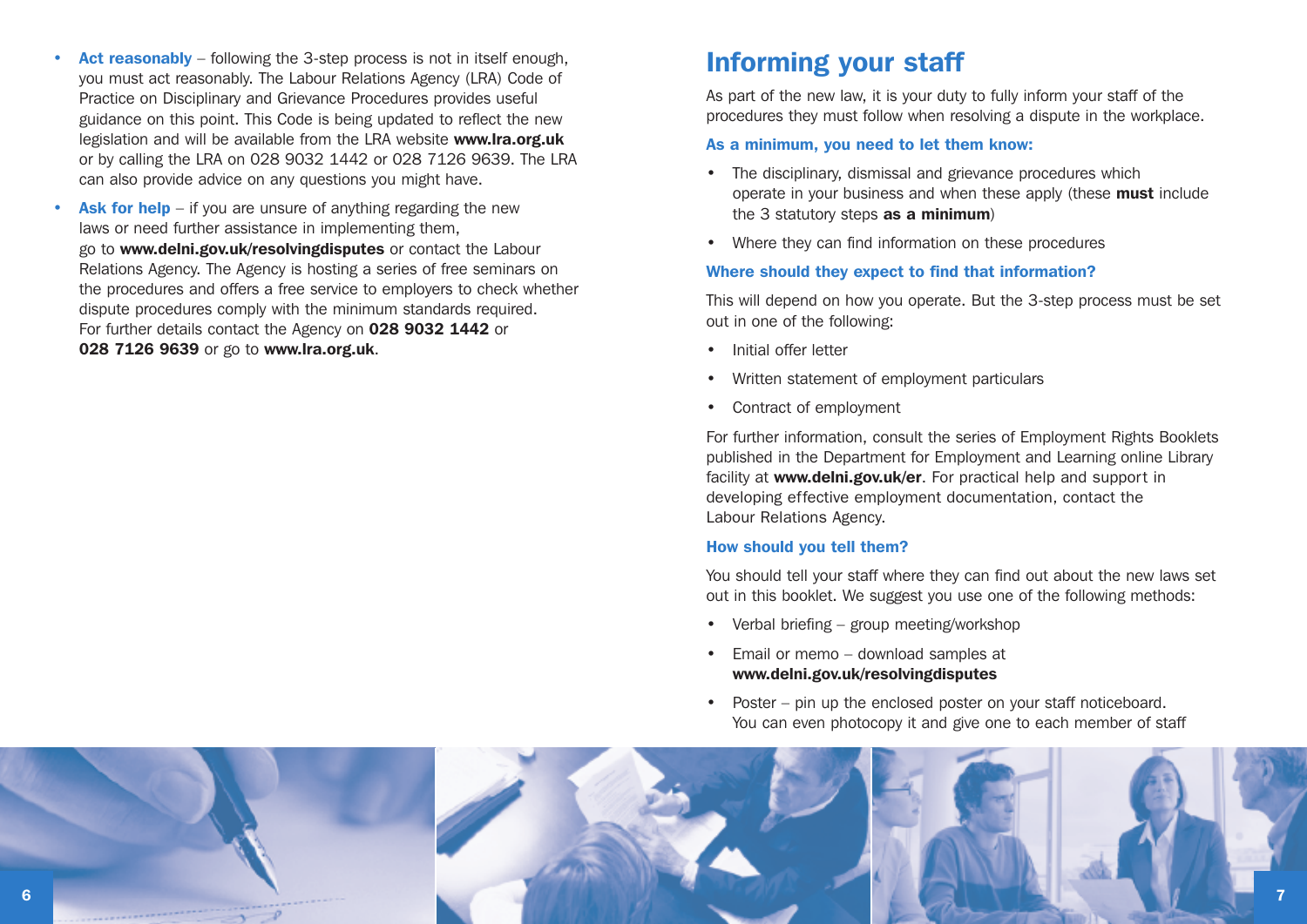## **Dismissal and disciplinary procedures**

Having to discipline or dismiss a member of staff is never a comfortable process. This process can be eased by talking things through informally. Where that does not work, by using the new laws for resolving disputes you will ensure everything is clear and unhidden, providing a fair process for both you and your staff with the minimum of disruption to your business. This section takes you through the new dismissal and disciplinary procedures and how they affect you and your employees – REMEMBER THE NEED TO ACT **REASONABLY** 

There are two procedures that you can initiate in the event of a dismissal or disciplinary matter:

## **In brief, the standard dismissal and disciplinary procedure (3-step process) is as follows:**

- **1. Put it in writing**
- Send the employee a written explanation of the conduct, capability or other circumstances that have led you to think about taking dismissal or disciplinary action against them
- **2. Meet and discuss**
- Invite the employee to a meeting to discuss the issue (both you and the employee should take all reasonable steps to attend)
- After the meeting, inform the employee of your decision and offer them the right to appeal
- **3. Appeal**
- If the employee wishes to appeal, they must inform you
- Invite the employee to a second meeting to discuss the appeal
- Give the employee your final decision after the meeting

This standard dismissal and disciplinary procedure generally applies to:

- **All dismissals except:** some collective or constructive dismissals; some gross misconduct dismissals; and dismissals where employment cannot continue for a reason beyond anyone's control
- **All disciplinary action except:** oral and written warnings; and suspension on full pay

There may be some very rare cases of gross misconduct dismissals (but not other dismissals) where you can use the second (modified) procedure. However, these situations have to be very exceptional and you should seek advice and more detailed information from the Labour Relations Agency and/or **www.delni.gov.uk/resolvingdisputes**.

**In brief, the modified dismissal procedure (2-step process), which is for dismissals only, is as follows:**

- **1. Put it in writing**
- Send the employee a written explanation of the alleged misconduct that led to their dismissal – including the evidence for this decision. Mention the employee's right to appeal
- **2. Appeal**
- If the employee wishes to appeal, they must inform you
- Invite the employee to a meeting to discuss the appeal
- Give the employee your final decision after the meeting

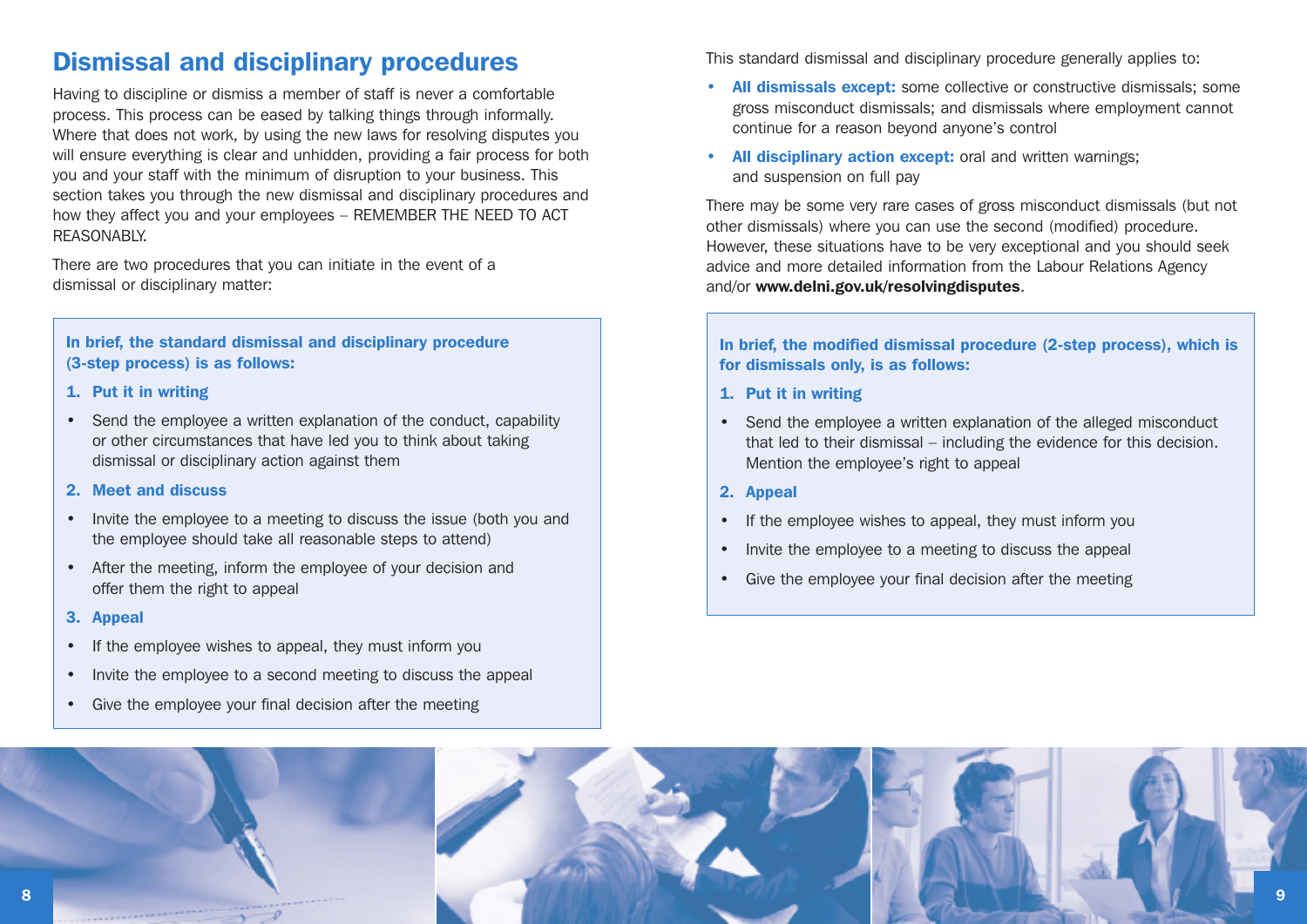You must also bear the following requirements in mind when implementing either of these procedures:

- Each step and action of the procedures must be taken without unreasonable delay
- The timing and location of meetings must be reasonable
- You must ensure the employee has all the relevant information in advance of the meeting
- Meetings must allow both you and the employee to explain your cases
- In the case of an appeal meeting, you should, wherever possible, be represented by a more senior manager than attended the first meeting
- The employee has the right to choose to be accompanied at both meetings by either a colleague or a trade union official
- If the employee or person accompanying them is disabled, you must take this into account and make reasonable provision to ensure they can participate fully

## **Changes to dismissal penalties**

The new dismissal and disciplinary procedures are law and must be followed in full, subject to some exceptions. If a dispute reaches tribunal and one of the parties has not followed the steps in full, they will face penalties in most cases. For you, as an employer, the penalty will be financial.

#### **Penalties if the EMPLOYER fails to follow the procedure**

- The dismissal becomes automatically unfair (where the employee has the right to claim unfair dismissal)
- A mandatory minimum of four weeks' pay is awarded to the employee
- Any additional compensation is generally increased by a minimum of 10% up to a maximum of 50%

#### **Penalties if the EMPLOYEE fails to follow the procedure**

• Where the tribunal finds that the employee was unfairly dismissed, any award they are accorded by a tribunal is generally reduced by a minimum of 10% up to a maximum of 50%

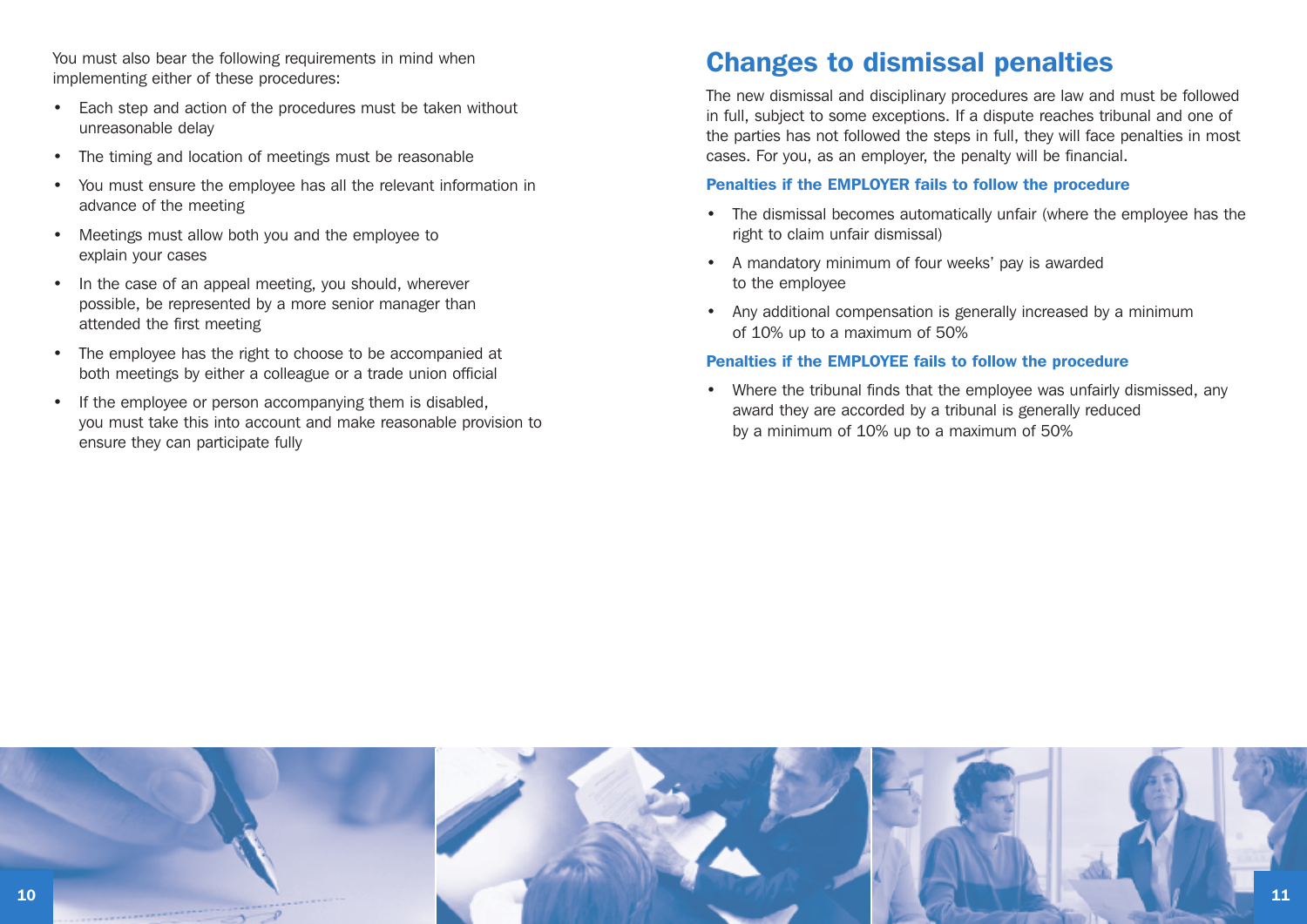## **Grievance procedures for employees**

Your employees have new rights to have grievances in the workplace addressed by you.

This section takes you through the new statutory minimum grievance procedures and how they affect you and your employees.

There are two ways in which an employee can seek to resolve a grievance they may have.

#### **In brief, the standard grievance procedure (3-step process) is as follows:**

#### **1. Put it in writing**

• The employee must send a written explanation of their grievance to you

#### **2. Meet and discuss**

- You must invite the employee to a meeting to discuss the issue (both you and the employee should take all reasonable steps to attend)
- After the meeting, inform the employee of your decision and offer them the right to appeal

#### **3. Appeal**

- If the employee wishes to appeal against your decision they must inform you
- Invite the employee to a second meeting to discuss the appeal
- Give the employee your final decision after the meeting

This procedure allows your employees to air openly any issues they encounter, giving you the chance to resolve matters as quickly and amicably as possible. Having such a procedure in place is good for a company's culture.

In most cases, the procedure will be used when an employee is aggrieved about an action you have taken relating to them, that does not generally involve their conduct or capability. For example – actions giving rise to constructive dismissals or where an employee feels that they have been unlawfully discriminated against. This procedure will also apply if an employee wishes to complain about actions taken by colleagues. In the vast majority of cases, if the employee doesn't at least start the grievance procedure, they will be unable to take you to a tribunal.

The standard grievance procedure will apply in all cases, whether the employee is still in your employment or not. A shorter (modified) procedure can be used where the employee is no longer working for you if:

- You and your employee agree in writing to use the modified procedure; and
- You did not know about the grievance **or** the procedure was not started or not completed before your employee stopped working for you.

(For a full explanation of when the standard grievance procedure and modified grievance procedure may be applied, go to **www.delni.gov.uk/resolvingdisputes**)